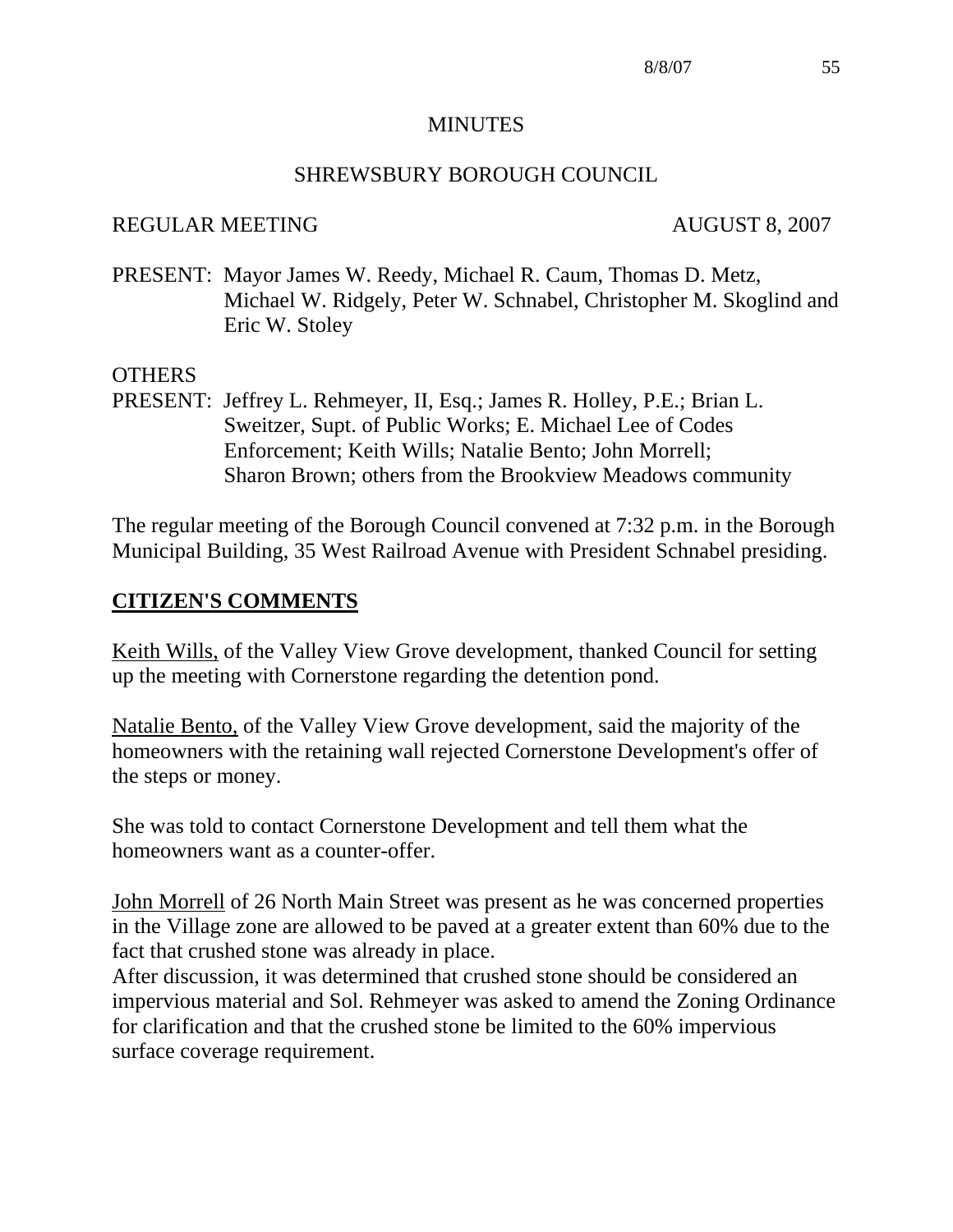Sharon Brown of 33 Northbrook Lane and spokesperson for the Brookview Community was present as a result of the emptying of the detention pond behind her house on July 24. Brian Sweitzer stated Kinsley Management, who owns the detention pond, was contacted because the water was not draining. The outlet was clogged with plywood and other debris and as a result, a recreation pond was formed. A representative from Kinsley cleared the outlet and the majority of the water drained out into Deer Creek. There were fish in the pond. The residents are upset not only about the emptying of the pond but about the trash that is left. The residents called DEP and a response was sent to DEP from the Borough.

The residents were told that this is private property and that it was designed to be a detention pond, not a recreational pond. They were told they could try to purchase the property and go through the channels with DEP and the Susquehanna River Basin Commission for a recreational pond, but it would be very unlikely that would be approved since Deer Creek is designated as a cold water trout stream. The residents also violated §311.4 of the Zoning Ordinance. The residents were told that Kinsley originally wanted to have a wet pond but DEP rejected the proposal.

Kinsley will be contacted and asked to clean up the debris by August 17 and to begin regular maintenance of the pond.

# **APPROVAL OF MINUTES**

C. Skoglind moved to approve the minutes of the July 11 meeting with an amendment to his motion regarding approval of the placement of a banner by the YMCA. The intent was approval only if Met Ed gives their approval to the YMCA.

E. Stoley seconded. The motion carried with all in favor with T. Metz abstaining as he was not present at the July meeting.

# **APPROVAL OF EXPENDITURES AND REPORT OF ACCOUNTS**

M. Ridgely moved to approve the expenditures and report of accounts for June. C. Skoglind seconded. The motion carried with all in favor.

# **BILL LIST**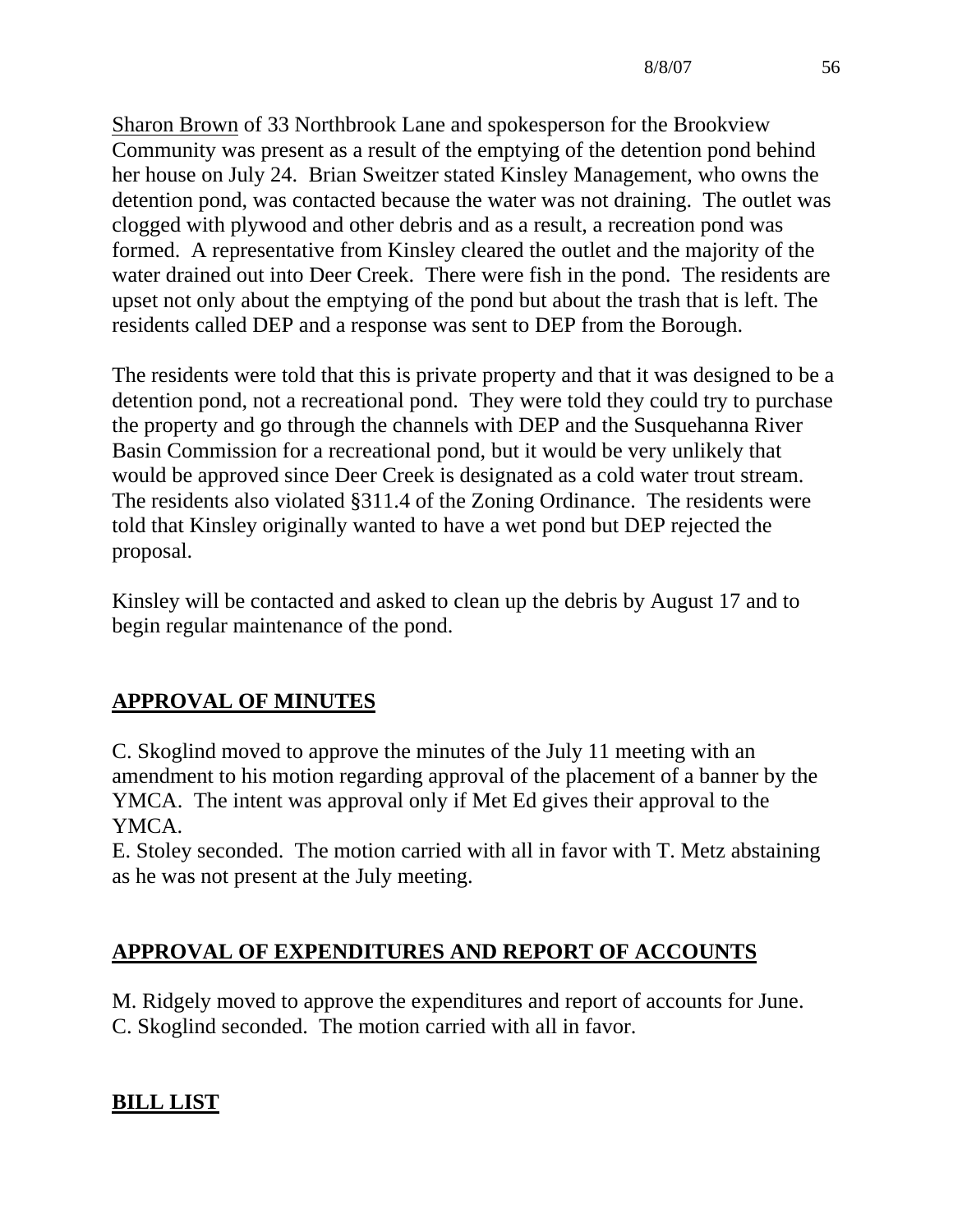The bill list was presented for July: General account: check numbers 8479 thru 8518; Sewer account: check numbers 3761 thru 3772; Highway Aid: no checks. The Water account sheet did not print for the packet and will be approved next month.

M. Ridgely moved to approve the bill list for July for General, Sewer and Highway Aid.

E. Stoley seconded. The motion carried with all in favor.

# **SUBDIVISION AND LAND DEVELOPMENT BUSINESS**

## **Southern Regional Police** – Mayor James W. Reedy

Mayor Reedy stated the officers agreed with the arbitrator so the contract negotiations are settled.

## **REPORTS**

### **Codes Enforcement** – E. Michael Lee

#### Laurence Wirtz, Lexington Drive

Mike stated he has a meeting scheduled for tomorrow morning with Laurence to look at what he has done to prove the construction was done according to Code.

## Doug Miller Property, 21 Hill Street

Mike said Mr. Miller has contacted him regarding transforming the property into multi-family units which is allowed under the Zoning Ordinance but the building must be brought up to Code.

#### Portable Signs

Mike stated the portable and temporary signs are becoming a big problem and are being placed by businesses from out of the area. He suggested the sign ordinance be separate from the Zoning Ordinance. There is the issue of having to give 30 days to remove the signs.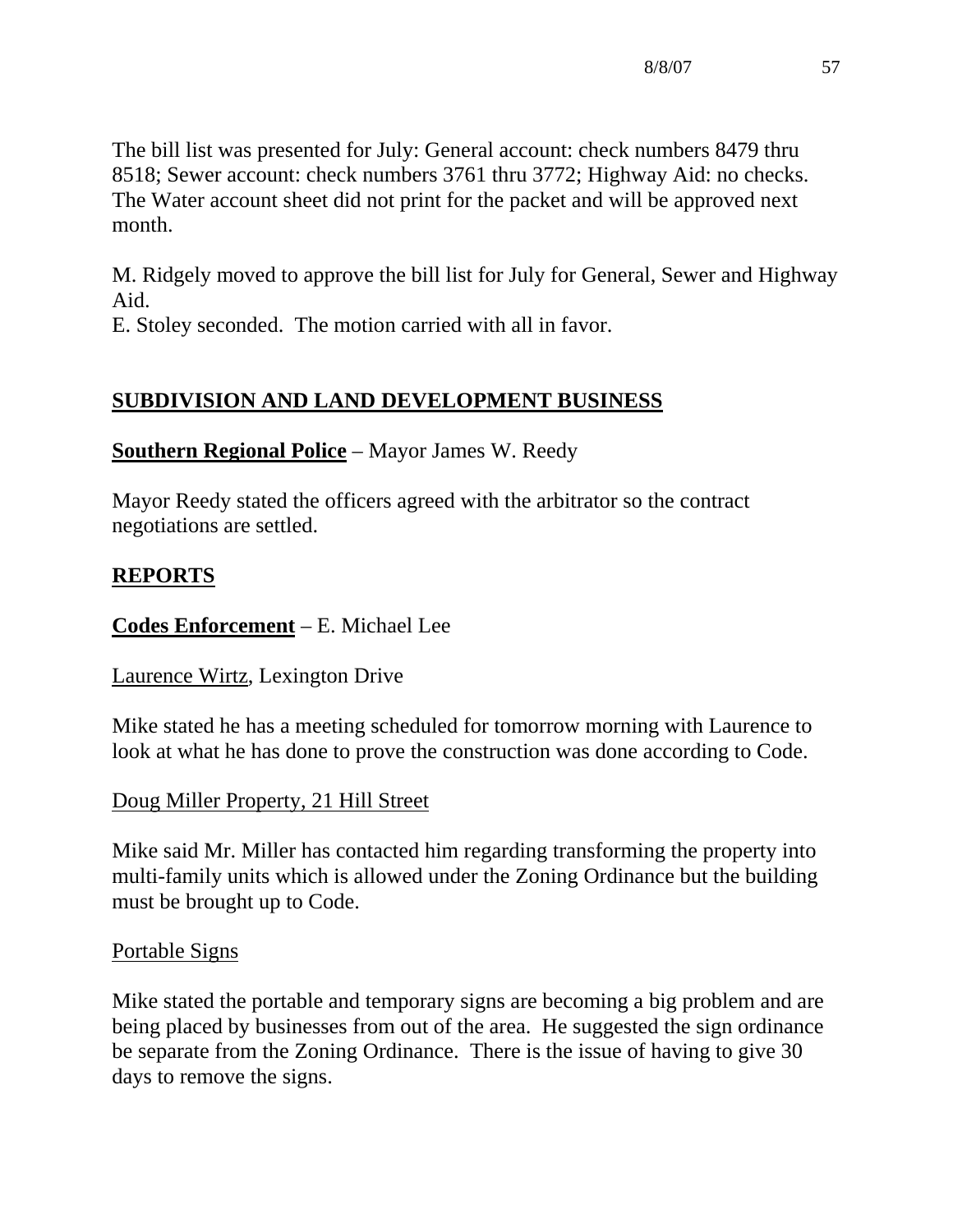# **Water & Sewer**

## New China Grease Violation

The sewer line behind the Market Square Shopping Center is clogged with grease again. Last year, the Shopping Center owner was fined \$750.00 and billed \$5,270.00 for grease clean up costs. New China did install larger grease traps which did not alleviate the problem and the Shopping Center will receive a third fine this year of \$1,000.00 plus a bill for \$1,402.50 for clean up costs. The sewer lateral for New China is filled with grease and Nicolas Café's lateral has some grease.

The ordinance has to be amended to say that on the  $3<sup>rd</sup>$  violation, a professional grease removal company needs to be retained to provide receipts and dates of service.

## Water Service Project

The water main must be extended to serve 29 Kratz Road at a cost of approximately \$3,500.00 not including labor. It is currently located on 23 Kratz Road's property. Rather than moving the hydrant, a blow-off will be placed at the end of 29 Kratz Road's property.

M. Ridgely moved to approve the extension of the water main up to a cost of \$4,000.00 with a blow-off being installed at the end of the line. C. Skoglind seconded. The motion carried with all in favor.

## Lot 6 Caprice Court Shrewsbury Township

The new owner is proposing a hotel for this property and only has five sewer EDUs through the Borough. They were told to contact Shrewsbury Township for additional EDUs.

E. Stoley moved that no EDUs will be sold to this property as we do not sell EDUs outside the Borough limits.

M. Caum seconded. The motion carried with all in favor.

It was discussed that the Township may want to advise the owner that PennDOT had proposed to use this area to widen the ramps to make a loop at Exit 4.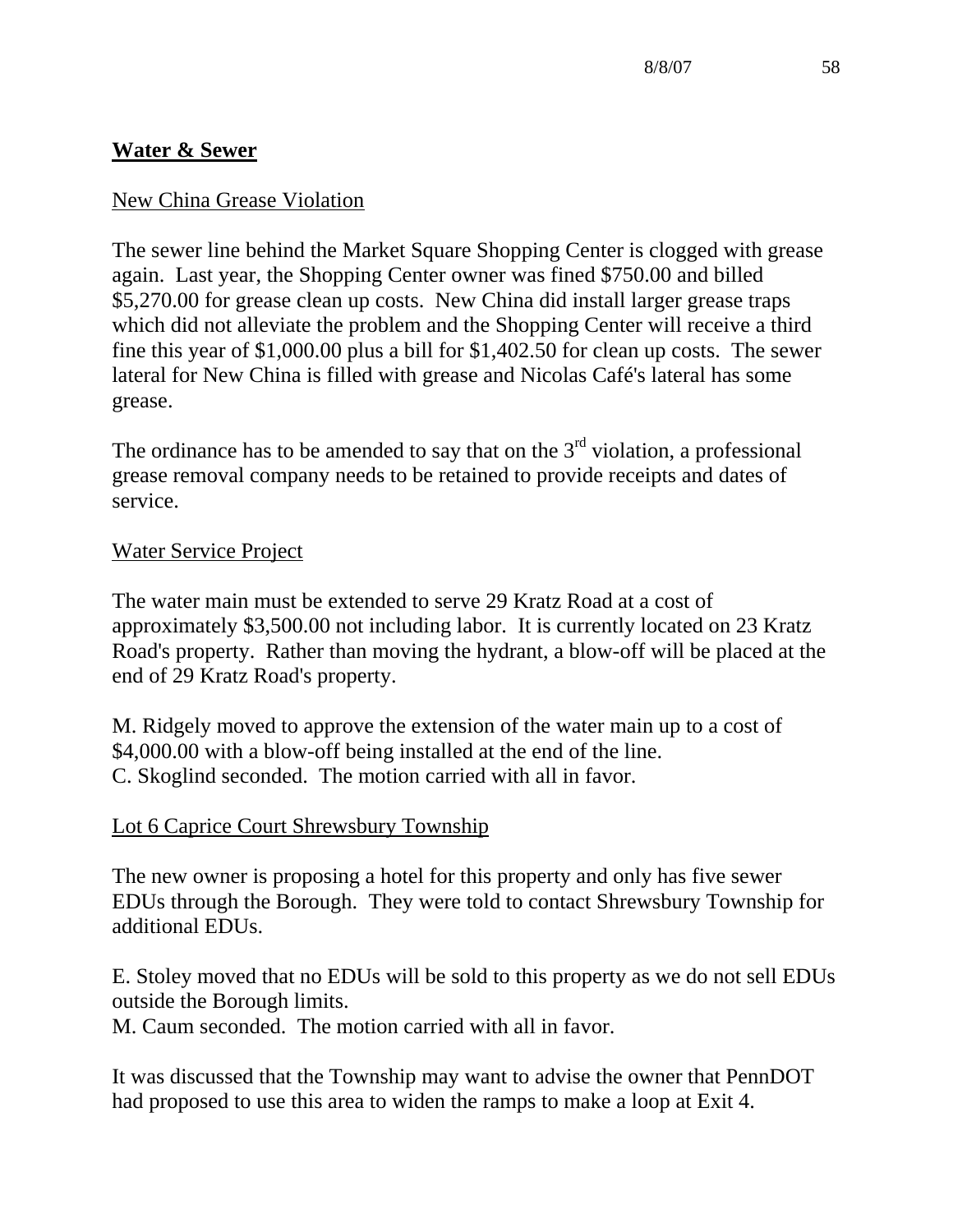## **Public Roads & Lighting** – Christopher M. Skoglind

## Sight Triangle at 311 West Forrest Avenue

Mr. Bubb has not responded to our request to meet at the intersection to see how far the snow plow truck extends into the intersection and to see how far the white line needs to be placed into the intersection.

#### Truck Restriction

Ordinance #2007-2 will prohibit the operation of class four (4) vehicles and or vehicles with a registered gross weight over 9001 pounds on Brook Meadow Circle beginning at Northbrook Lane; Clear Run Drive beginning at Plank Road; East Clearview Drive beginning at North Main Street and Cardinal Drive beginning at Mt. Airy Road.

C. Skoglind moved to adopt Ordinance #2007-2. M. Ridgely seconded. Roll call vote:

| Caum     | yes, in favor |
|----------|---------------|
| Metz     | yes, in favor |
| Ridgely  | yes, in favor |
| Schnabel | yes, in favor |
| Skoglind | yes, in favor |
| Stoley   | yes, in favor |

#### New Utility Truck

The price for a new utility truck through the State contract is approximately \$32,000.00. We had budgeted \$30,000.00.

Brian was asked to price out some new vehicles.

## **Public Lands, Buildings and Finance** – Michael W. Ridgely

#### Budget Meetings

The following dates have been set for discussion on the 2008 budget: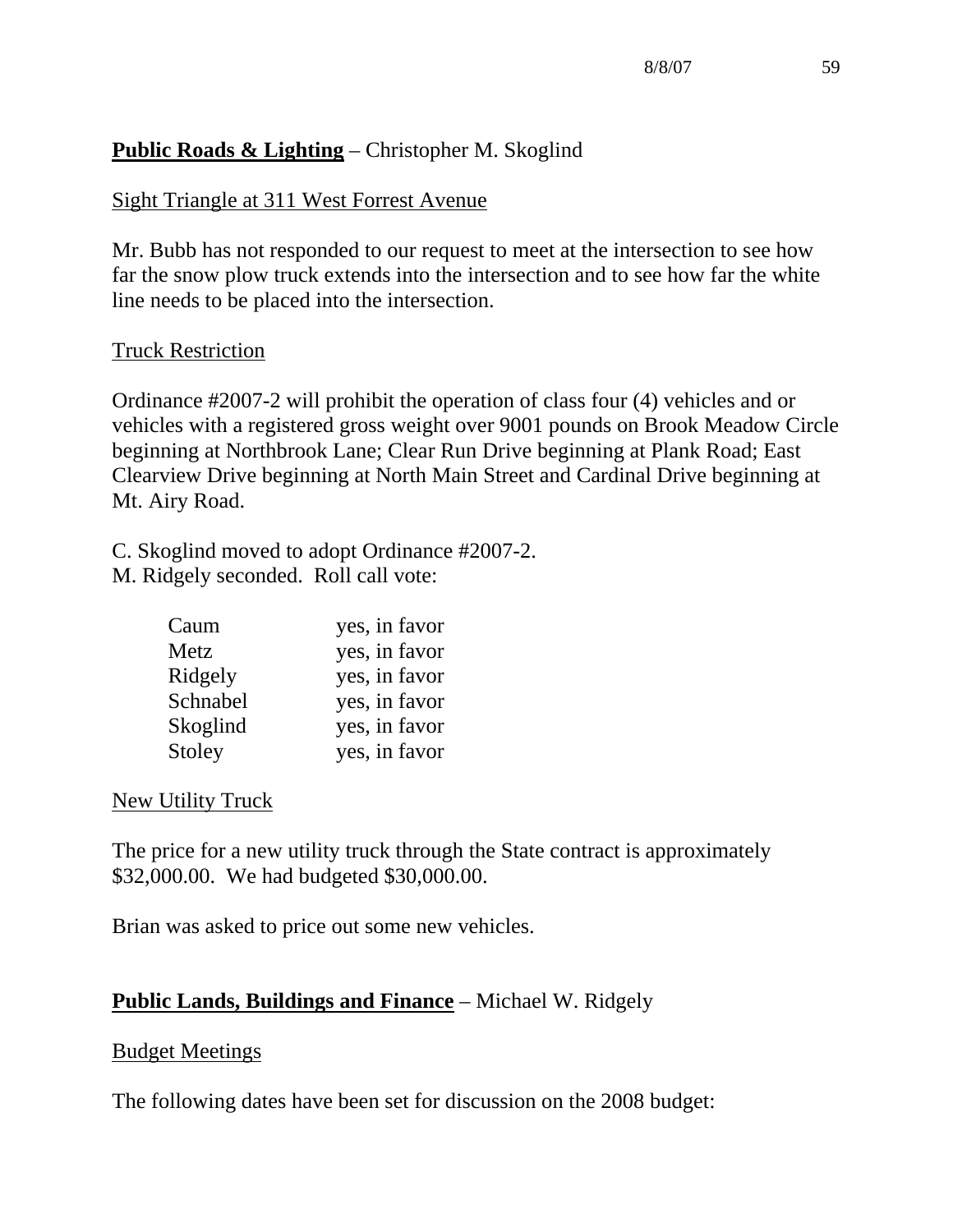October 3, October 24, November 7, November 28, December 5 and December 19 if needed. Meetings begin at 7:00 p.m. M. Ridgely would like the budget input by September 12.

## Burn Ban

Due to the drought watch and the dry weather, Fire Chief Tony Myers recommended a burn ban be enacted.

M. Caum moved to enact a burn ban until further notice which does not include the use of fire pits. M. Ridgely seconded. The motion carried with all in favor.

#### Vandalism Reward

Shrewsbury Township sent a letter that due to defacing of road signs in the Township that they are willing to post \$250.00 as part of a reward leading to the apprehension and conviction of persons responsible which reward would be offered on an ongoing basis. Letters were sent to Glen Rock Borough, New Freedom Borough, Railroad Borough and the Southern York School District. The Borough pays to be covered by the Southern Regional Police Department so no reward money will be sent to the Township.

#### Hanover Chamber of Commerce

Membership in the Hanover Chamber of Commerce will enroll the Borough in a pool and will be eligible for a dividend, which could be as high as \$5,000.00.

E. Stoley moved that the Borough join the Hanover Chamber of Commerce. C. Skoglind seconded. The motion carried with all in favor.

#### **ENGINEER'S REPORT**

#### True Value Extra EDU

True Value was given notice they have been exceeding the one sewer EDU originally purchased and the store was also questioning their consumption.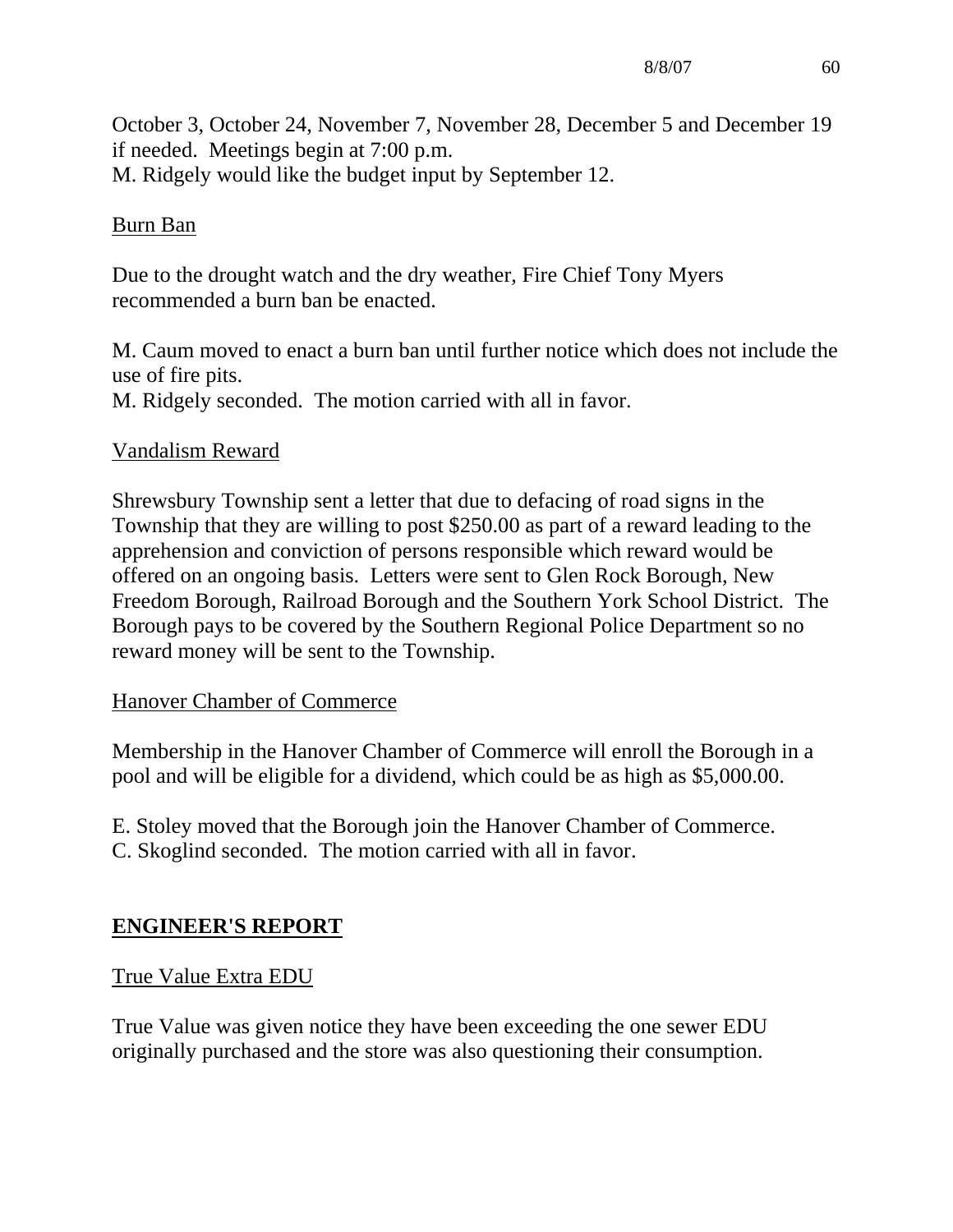The Secretary advised they paid for the second EDU on Monday and that Shipley paid for four more EDUs for the Tom's station. These businesses were existing Borough customers and the use did not change and, therefore, EDUs were sold from the Borough's allotment. The Crown station was billed for three EDUs.

# **SOLICITOR'S REPORT**

## I-83 Rest Stop Issue

Attorney Sharp is still reviewing Sol. Rehmeyer's letter regarding the request for changes.

## Amendment to Zoning Ordinance Regarding Buffers

A copy of the proposed ordinance was presented. Clarification of the impervious surface coverage will be amended to include crushed stone and that any new improvements must abide by the 60% rule. This Amendment will be sent to the Borough's Planning Commission for comment.

#### Deer Creek Buffer Zone

Sol. Rehmeyer's office prepared a Memorandum of Understanding between the Borough and the individual property owners which sets forth conditions on placing sheds or fences in the buffer area.

#### Valley View Grove

An on-site meeting was held on July 17 and Engineer Holley is working on affecting repair of the storm water management basin. Cornerstone is working with the property owners regarding the retaining wall.

#### Amendment to Zoning Ordinance Regarding Electronic Signs

A draft amendment was presented. After review, it was decided to remove Section 2 (e) that required, "Such displays are to be located at least fifty (50) feet away from any other on-premise identification sign."

A copy of the proposed ordinance amendment will be sent to Ken Zampier for his comments. It will also be sent to the Planning Commission.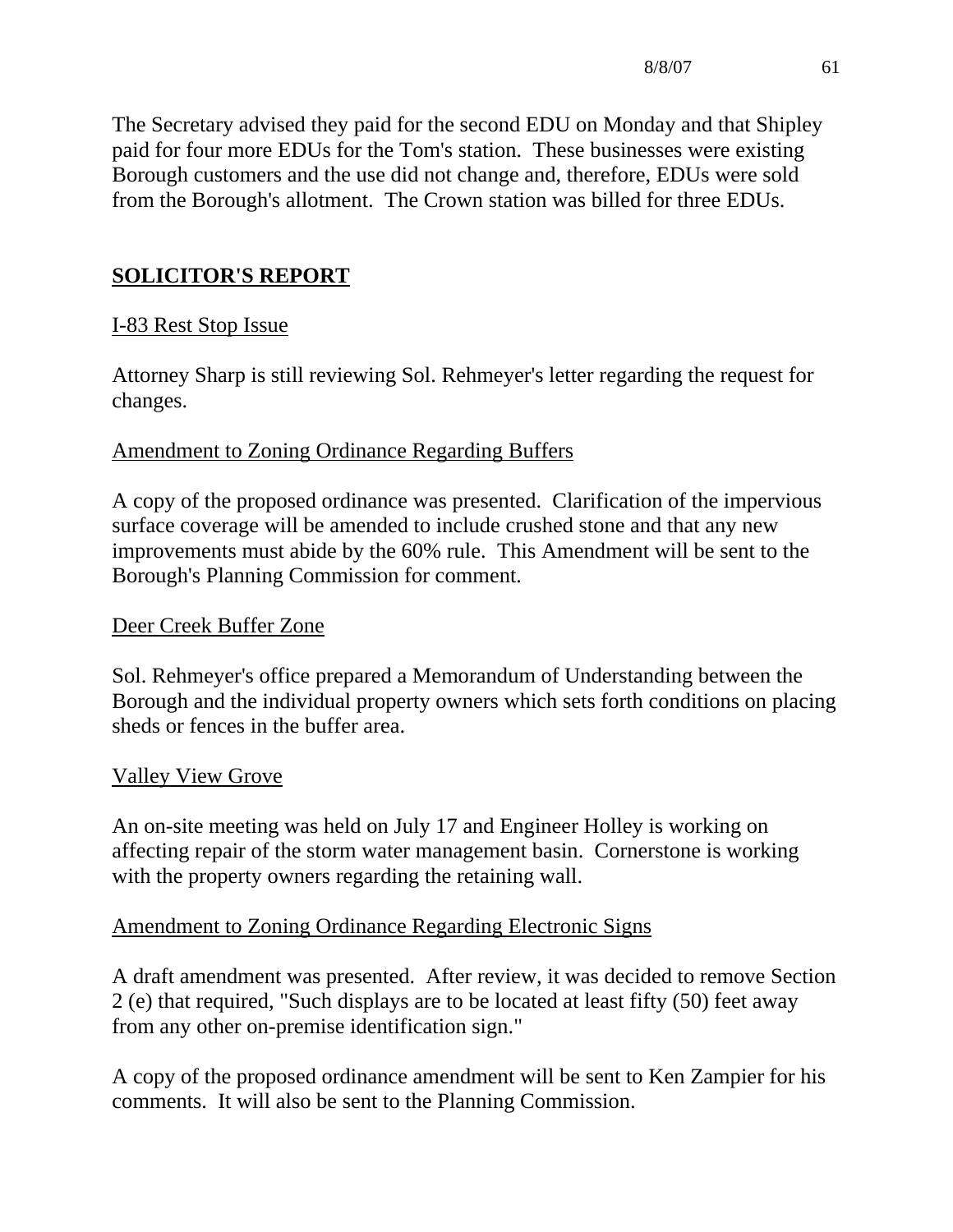#### **EXECUTIVE SESSION**

An executive session was called at 9:53 p.m. to discuss ongoing and potential litigation. The meeting was reconvened at 10:08 p.m.

# **Public Safety, Welfare and Personnel** – Michael R. Caum

## Personnel Budget Figure

M. Caum stated M. Ridgely can use the usual built-in percentage for the salary information.

## Personnel Meetings

Personnel meetings are scheduled for Tuesday, September 4 at 7:00 p.m. starting with B. Sweitzer and C. Bosley to review the amendments to the handbook.

**Secretary's Report** – Cindy L. Bosley

#### Banner – Met Ed Poles

Since Met Ed rejected any agreement for placement of a banner to be tied between two Med Ed poles on South Main Street, the fire company will not be able to place their annual firemen's carnival banner in that location. Met Ed is concerned about potential liability due to something hitting the banner and causing the poles to come down with live wires, etc.

## **York Adams Tax Bureau** – Thomas D. Metz

#### **Subdivision, Land Development and Zoning** – Eric W. Stoley

#### **Planning Commission**

## **UNFINISHED BUSINESS**

#### **NEW BUSINESS**

#### **OTHER BUSINESS**